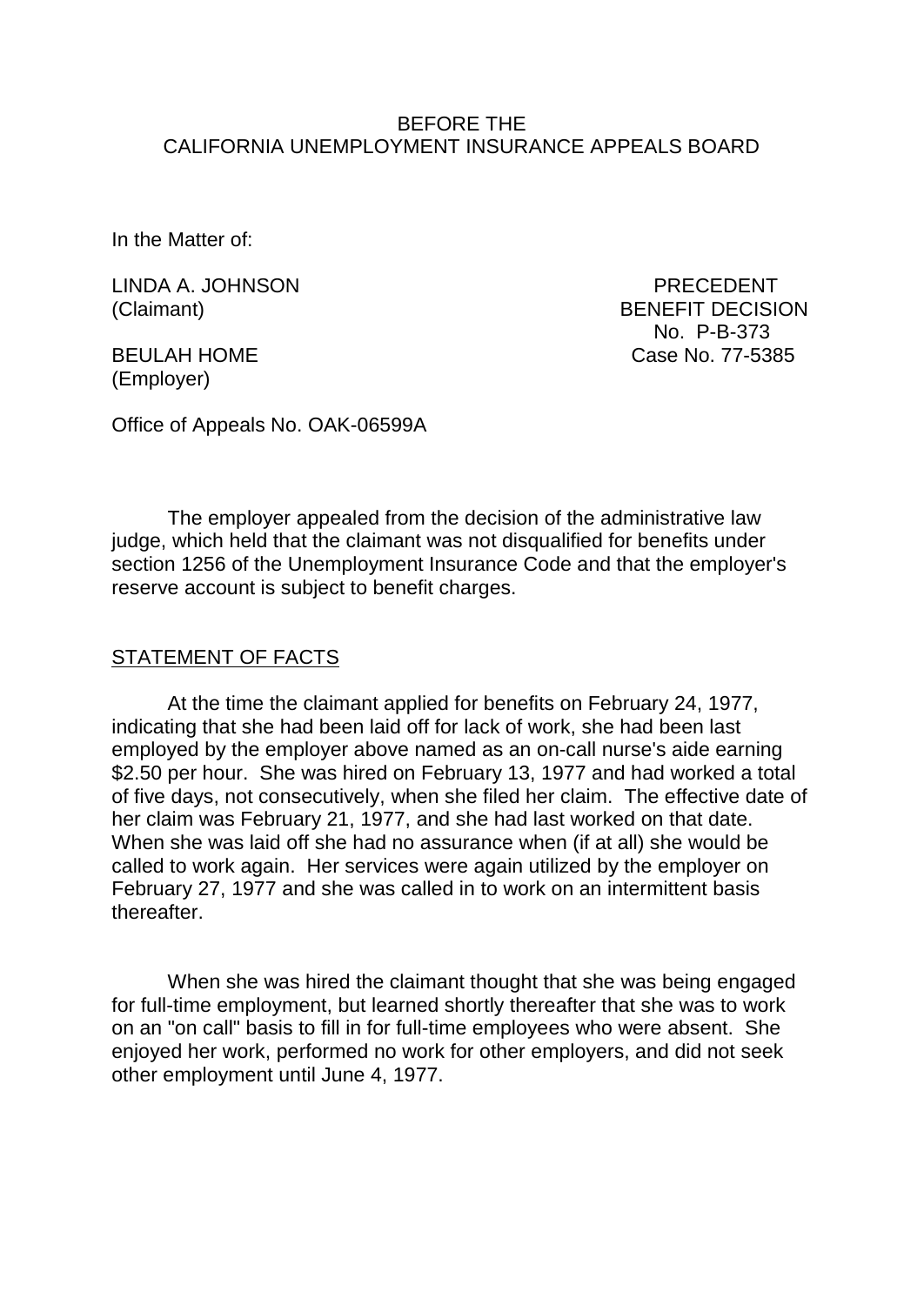## REASONS FOR DECISION

Section 1256 of the Unemployment Insurance Code provides that an individual is disqualified for benefits and sections 1030 and 1032 of the code provide that the employer's reserve account may be relieved of benefit charges if the claimant left his most recent work voluntarily without good cause or he had been discharged for misconduct connected with his most recent work.

In Appeals Board Decision No. P-B-275 this Board stated:

"A claimant's basic entitlement to benefits must be determined in light of the circumstances under which he leaves work. Accordingly, it is frequently necessary to resolve the question as to whether such leaving was a result of one or the other of the two alternatives set forth (Section 1256, Unemployment Insurance Code; Appeals Board Decisions Nos. P-B-27, P-B-37 and P-B-39). On the other hand, section 1256 is not invoked where a claimant leaves work because of the inability of an employer to extend further work to the claimant due to a reduction in production requirements or lack of business. . . ."

In Appeals Board Decision No. P-R-29 the Board held that an indefinite layoff constituted a termination of employment and that a recall constituted a new offer of employment. In Appeals Board Decision No. P-B-161 the Board held that there was no termination of employment where the layoff was for a definite period of 28 days.

In Appeals Board Decision No. P-R-29 the employer was a manufacturing firm and the claimant's layoff was occasioned by reduced production. In the present case the claimant was laid off when full-time employees returned to work. In both situations the claimants were laid off for indefinite periods because of lack of work to be performed. It is evident that in the instant case, as in P-R-29, the employer terminated the employer-employee relationship.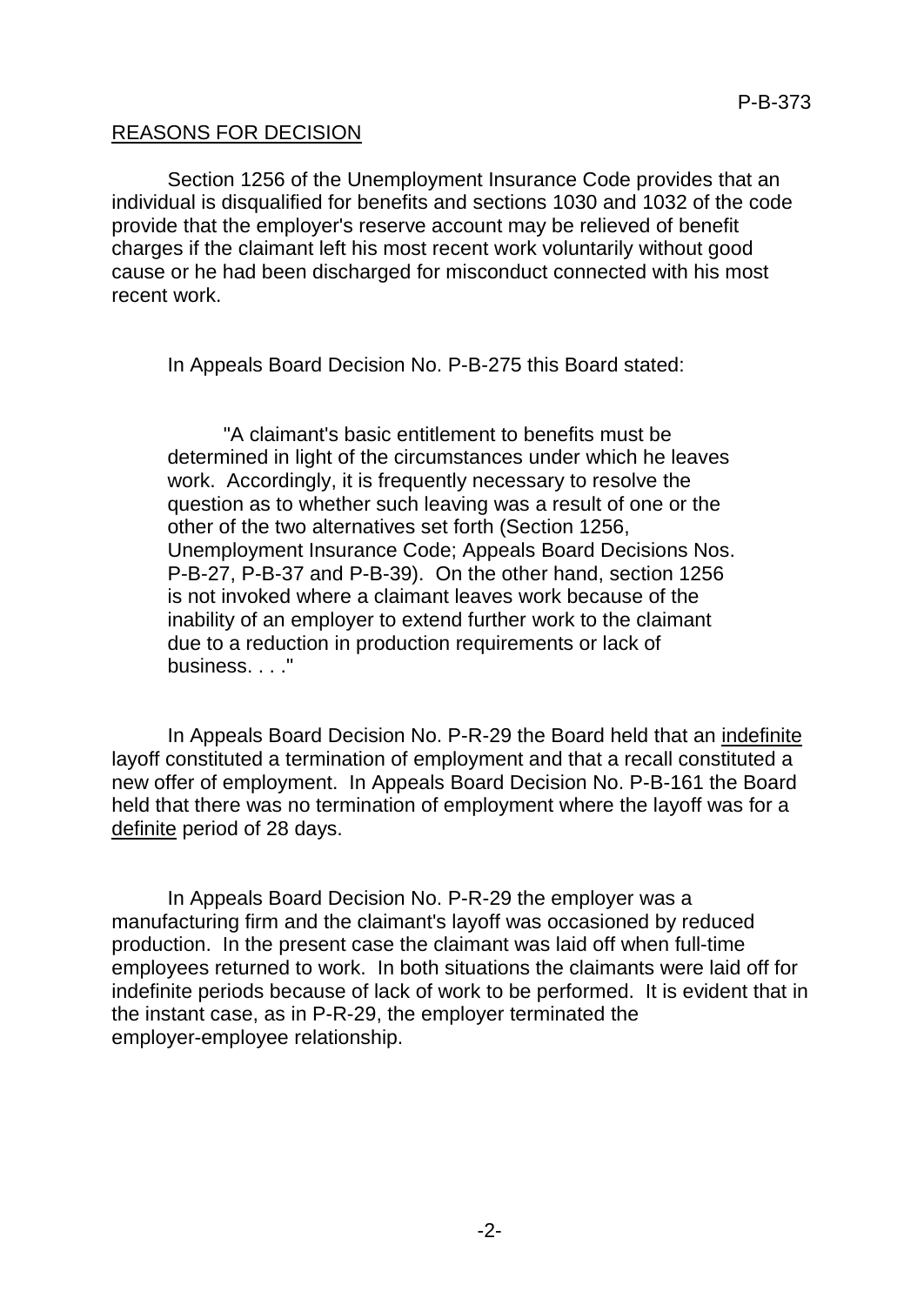The employer contends, however, that the claimant, having accepted employment with full knowledge of its intermittent character and having made no effort to secure full-time employment from other employers while still employed, should not be entitled to benefits during the periods when her services were not required. In support of this assertion the employer argues that Appeals Board Decision No. P-B-155 is applicable. In that case the Board held that intermittent employees of the State of California were disqualified from the receipt of unemployment insurance benefits. It is appropriate to note that the decision in Appeals Board Decision No. P-B-155 involved an interpretation of section 1453(a) of the Unemployment Insurance Code which addresses itself exclusively to the matter of entitlement of state employees to unemployment benefits. Its holding is not applicable to the matter now before us, nor is its rationale germane to the disposition of this case.

We view the issue of the claimant's qualification for benefits as one falling within the ambit of Appeals Board Decisions Nos. P-B-275 and P-R-29. Here the employer gave notice to the claimant that she was being laid off with no definite date as to when she would be recalled to work. The action of the employer clearly terminated the employer-employee relationship because of the inability of the employer to extend further work to the claimant. The claimant neither voluntarily quit nor was she discharged for misconduct. Accordingly, the termination was under nondisqualifying circumstances.

In sum, then, we hold that an "on call" or "extra" employee, who is laid off for an indefinite period, is not disqualified from unemployment insurance benefits.

The only issue before us is the claimant's qualification to receive benefits under section 1256 of the Unemployment Insurance Code. We express no opinion on the claimant's eligibility under other sections of the code.